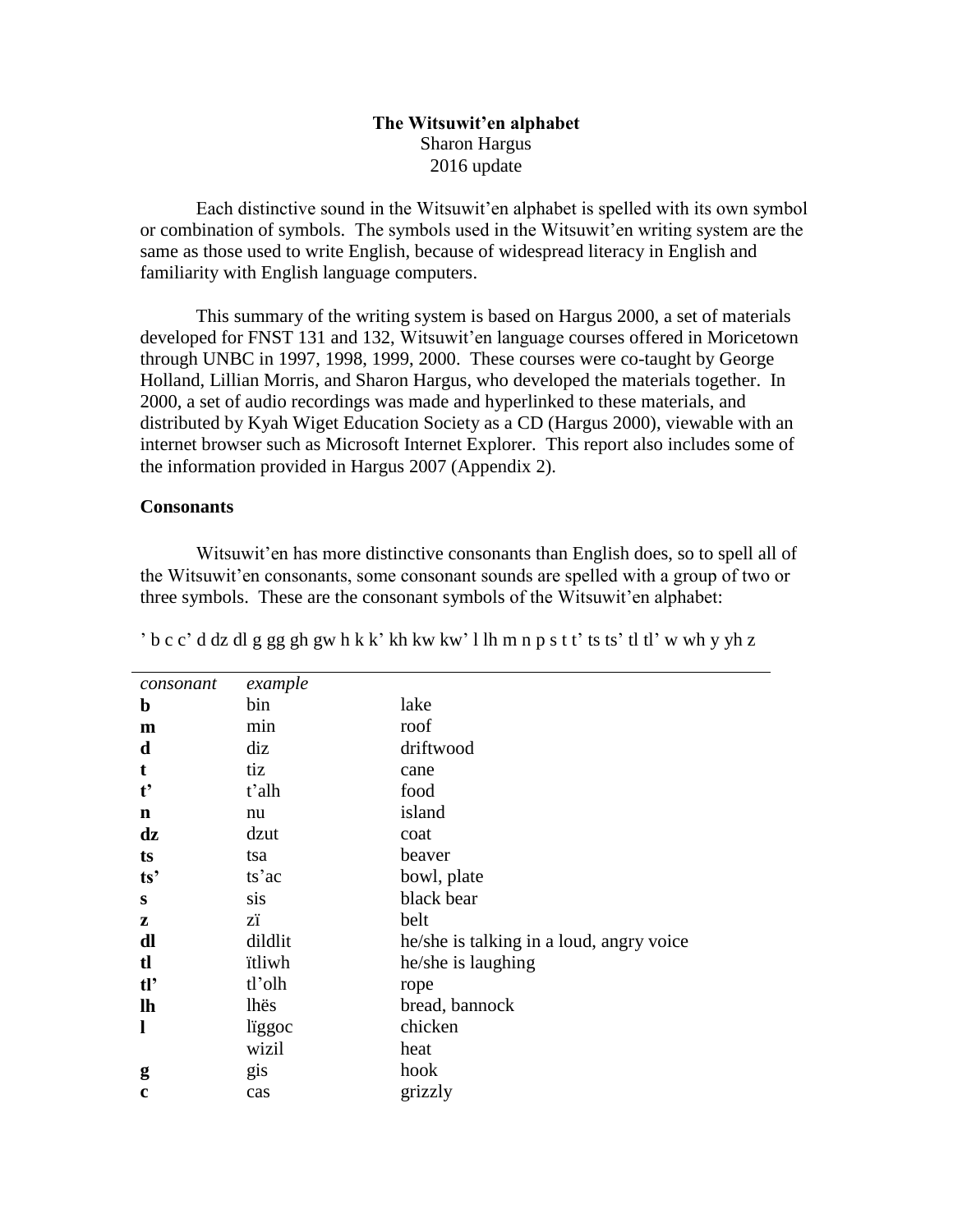| $\mathbf{c}^{\bullet}$ | ïlc'iwh    | he's going along mad |
|------------------------|------------|----------------------|
| y                      | yin        | land                 |
| yh                     | 'ayh       | snowshoe             |
| gg                     | ggis       | spring salmon        |
| $\bf k$                | kë         | foot                 |
| ${\bf k'}$             | k'a        | ammunition, shells   |
| kh                     | khikh      | goose                |
| gh                     | $c'$ ighih | roots                |
| gw                     | gwe'ilh    | bag                  |
| kw                     | kwin       | fire                 |
| kw'                    | kw'isil    | bead                 |
| wh                     | 'awh       | around (there)       |
| W                      | niwis      | soapberries          |
| $\mathbf h$            | halho'     | cloth                |
| ,                      | tse'alh    | pillow               |
|                        | mï'        | berry                |

### **Vowels**

English has only five symbols to represent vowels, and since there are more than five vowel sounds in Witsuwit'en,<sup>1</sup> it is also necessary to combine symbols to represent each vowel sound in a unique way. Two of the vowel symbols used to write these sounds consist of a primary vowel symbol, **i** or **e**, marked with " (called 'umlaut' or 'dieresis') over the vowel.

## **ï e ë u o a i**

A quick way to type **ï** and **ë** in Microsoft Word documents is: ctrl-:, i or ctrl-:, e. (Hold down Ctrl, then Shift-;, release and quickly type i or e.) For capital versions, **Ë Ï**, keep holding down Shift key while typing **i** or **e**.

There are also long versions of six of the Witsuwit'en vowels:

# **ïï ee ëë uu oo aa**

 $\overline{a}$ 

Here are some examples of the vowel symbols used to spell Witsuwit'en words:

<sup>1</sup>Witsuwit'en actually has fewer distinctive vowels than the English spoken in North America, but the English writing system does a particularly poor job of representing the vowel sounds in English. Many of the spellings of English words represent the way those words were pronounced roughly 600 years ago. Spellings like *ea*, *ie* represent original diphthongs; *ee* and *e* represented an original vowel length contrast. The pronunciation of English has changed in 600 years but the spelling has not kept up with all the changes.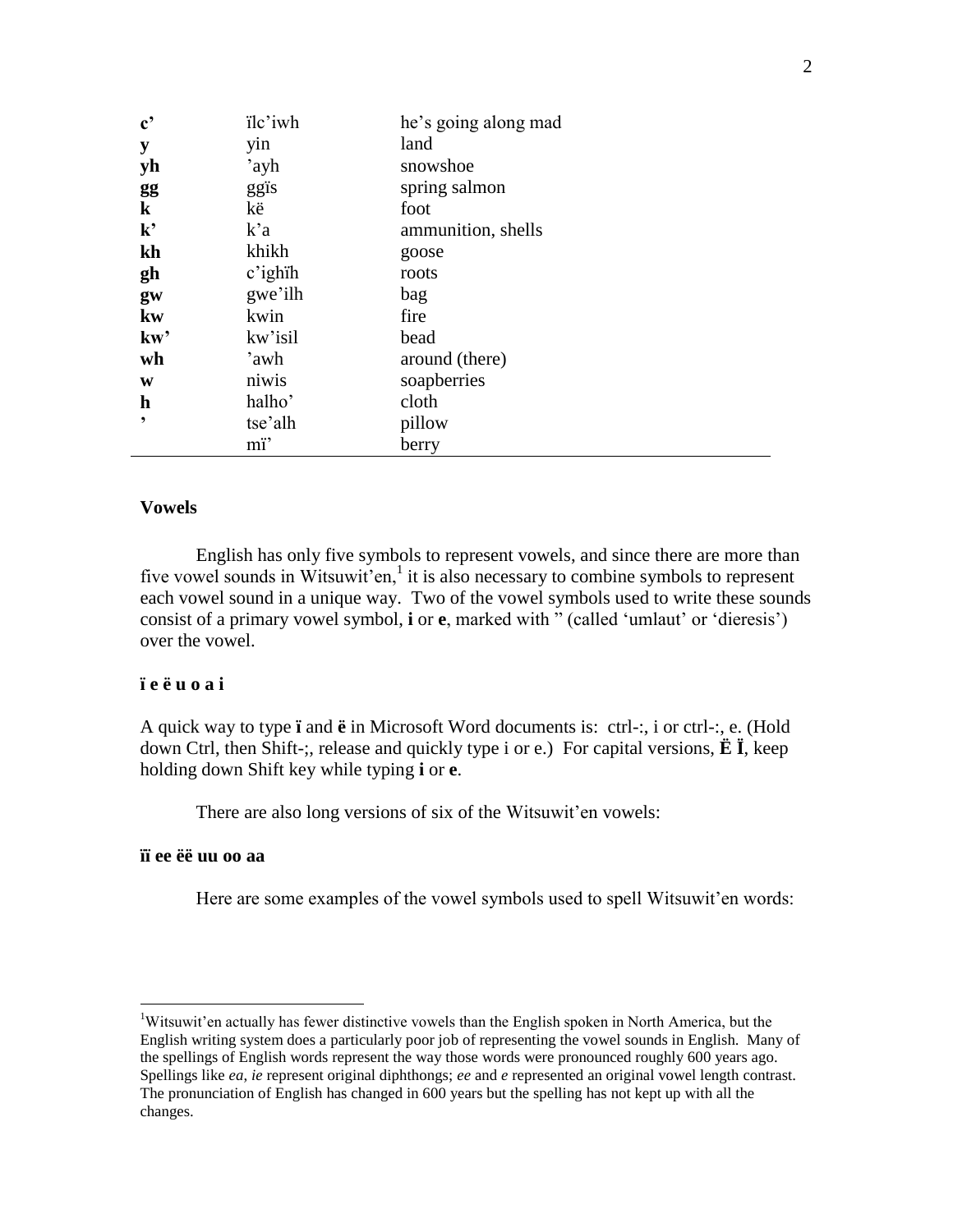|   | Witsuwit'en example                          | Closest sound in English                  |
|---|----------------------------------------------|-------------------------------------------|
| ï | dzin 'day', bit 'inside', mbi 'who', khit    | ski, bleed, breathe, piece, receive, she, |
|   | (or khiyt) 'winter', Kw'is (chief name),     | amoeba, highly                            |
|   | Sïzï 'Jesus' (or Sezi')                      |                                           |
| e | dzen 'muddy water', tsen to 'sweat', ndet    | weigh, they, way, ache, detain, gauge,    |
|   | 'it's narrow', dik'alt'et '7 times', sitl'et | great                                     |
|   | 'he farted', sidlet 'it's licking me'        |                                           |
| ë | bitsën 'his/her shadow', t'ët 'teenage       | led, tread, says, said, guest, Thames     |
|   | girl', tl'ët 'night'                         |                                           |
| u | dzut 'coat', unis 'way ahead', 'anu 'we',    | Lucy, true, to, too, two, uncouth, stew,  |
|   | sunye 'money', lhk'u 'different', ku'        | pseudo                                    |
|   | puppy'                                       |                                           |

The vowel is commonly found either at the beginning of a word or after the following consonants:

|   | u     | dz<br>7 | dl | gw<br>W | gg<br>gh |
|---|-------|---------|----|---------|----------|
| m | n<br> |         |    |         |          |

The vowel **ï** is rare after the following consonants:

|  |             |  | $t$   ts   tl   c   kw                                    |    |  |
|--|-------------|--|-----------------------------------------------------------|----|--|
|  |             |  | $\vert$ ts' $\vert$ tl' $\vert$ c' $\vert$ kw' $\vert$ k' |    |  |
|  | $S \quad  $ |  | $\ln$   $\sqrt{h}$   $\sqrt{h}$                           | kh |  |

The Witsuwit'en vowels are difficult to spell because some of the vowels, particularly **o**, **a**, and **i**, have fairly different pronunciations depending on what the preceding consonant is. It should be kept in mind that this is a fact about the oral language. The writing system simply tries to reflect or represent as accurately and clearly how the language is pronounced.

The vowel **o** has a pronunciation similar to the underlined vowel in the following English words:

no, road, doughnut, zone, toe, slow, faux

when **o** follows any of these consonant sounds:

| b<br>m                             | d<br>n | dz<br>z | dl | g<br>у | gw<br>W | $\frac{gg}{gh}$ |                                |
|------------------------------------|--------|---------|----|--------|---------|-----------------|--------------------------------|
| $\frac{d}{d}$ so<br>nido<br>no'ilh |        |         |    |        |         | 'glass'         | 'gunny sack'<br>'white person' |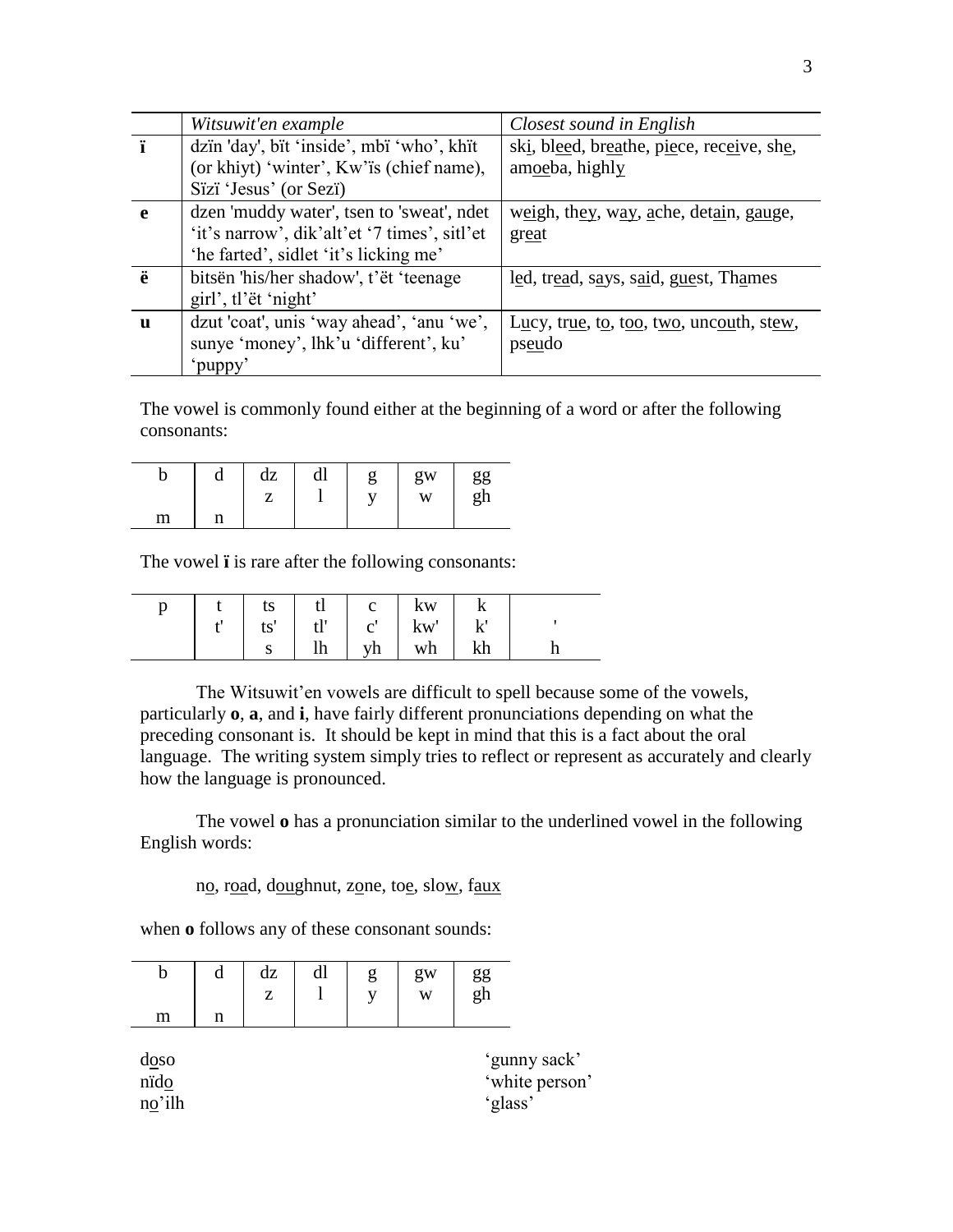(o is rare after the sounds listed in the table. The three examples above are all loan words.) However, the vowel **o** has a pronunciation more like the underlined vowel in:

normal or coffee (as pronounced by someone from New York City)

when **o** follows any of these consonant sounds:

| p                                                                                                                        | t. | ts  | tl  | $\mathbf{C}$  | kw  | $\mathbf k$      |                                                                                         |
|--------------------------------------------------------------------------------------------------------------------------|----|-----|-----|---------------|-----|------------------|-----------------------------------------------------------------------------------------|
|                                                                                                                          | t' | ts' | tl' | $\mathbf{c}'$ | kw' | k'               | ,                                                                                       |
|                                                                                                                          |    | S   | lh  | yh            | wh  | kh               | h                                                                                       |
| lhok<br>to<br>$ts' \underline{o}$<br>$rac{\overline{SO}}{c'it' \underline{O}}$ ts<br>$k'$ <u>on</u><br>lhot<br>tlonïnzin |    |     |     |               |     | 'fish'<br>'scab' | 'water'<br>'spruce'<br>'well, fine'<br>'its bark'<br>'fish eggs, roe'<br>'he's smiling' |

The vowel **a** is generally pronounced like the underlined vowel in:

hat, laugh

after the following consonants:

| D | d | dz | dl | g             | gg |
|---|---|----|----|---------------|----|
|   |   |    |    | $\frac{c}{c}$ |    |
|   |   | z  |    |               | gh |
| m | n |    |    |               |    |

| dayi                      | 'chief'            |  |  |
|---------------------------|--------------------|--|--|
| gabun                     | 'credit, mortgage' |  |  |
| 'Marlene, Marion'<br>Mali |                    |  |  |
| lizas                     | 'angel'            |  |  |
| Ndo Mali                  | 'Holy Mary'        |  |  |

or when the preceding or following consonant is **c** or **c'**:

| cas       | 'grizzly'        |
|-----------|------------------|
| 'et wic'a | because of that' |
| ts'ac     | 'bowl, plate'    |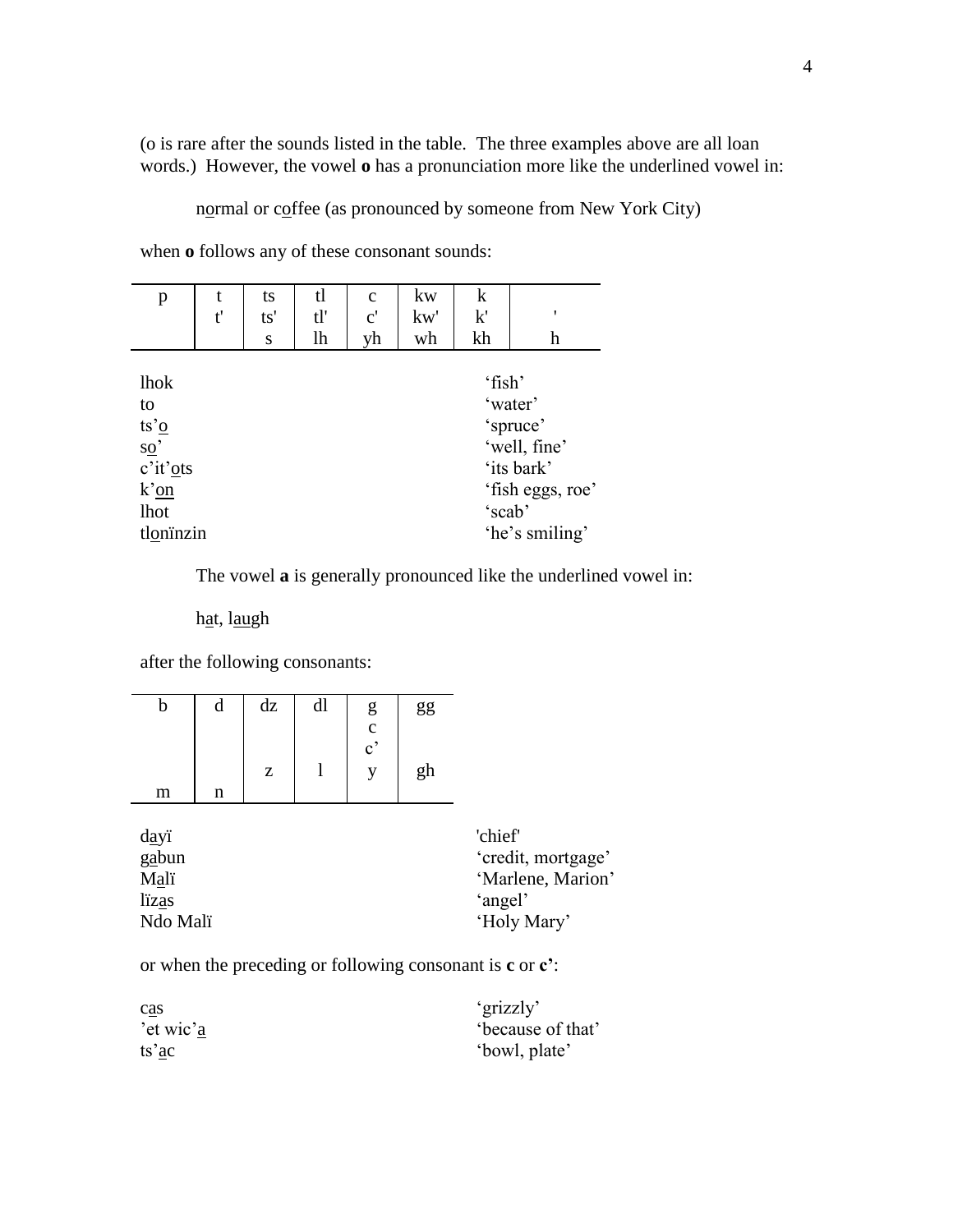The vowel **a** is generally pronounced like the underlined vowel in:

father, soft, caulk (but for some speakers, more like hat, laugh)

after the following consonants:

| p                                                                          | t<br>t' | ts<br>ts'<br>S | tl<br>tl'<br>lh | gw<br>kw<br>kw'<br>wh<br>W | $\mathbf k$<br>k'<br>kh | ٠<br>h                                                                                                   |
|----------------------------------------------------------------------------|---------|----------------|-----------------|----------------------------|-------------------------|----------------------------------------------------------------------------------------------------------|
| t'alh<br>tat<br>kwa<br>nduwa<br>tsa<br>tsan<br>bitl'a<br>diltlat<br>halho' |         |                |                 |                            |                         | 'food'<br>'3 times'<br>'again'<br>'why'<br>'beaver'<br>'excrement'<br>'her butt'<br>'jump in'<br>'cloth' |

The vowel **i** is pronounced like the underlined vowel in:

medicine, about, the one, bottom, to suspect

when this vowel follows any of the following consonants:

|   | a | dz | αı | $\frac{gg}{gh}$<br>$\mathbf{a}$ |
|---|---|----|----|---------------------------------|
| m | n |    |    |                                 |

| bibit  | 'his abdomen' |
|--------|---------------|
| bin    | 'lake'        |
| min    | 'roof'        |
| dzilh  | 'mountain     |
| bilit  | 'its smoke'   |
| c'iziz | 'hide'        |

When the vowel **i** follows **g**, **y** (and **c'** in unstressed syllables) the vowel **i** sounds more like 'i' in English '**i**t':

| $\bullet$<br><u>nigit</u> | fear  |
|---------------------------|-------|
| $\bullet$<br><u>yis</u>   | snow  |
| ボスキ<br>c <sub>ir</sub>    | `horn |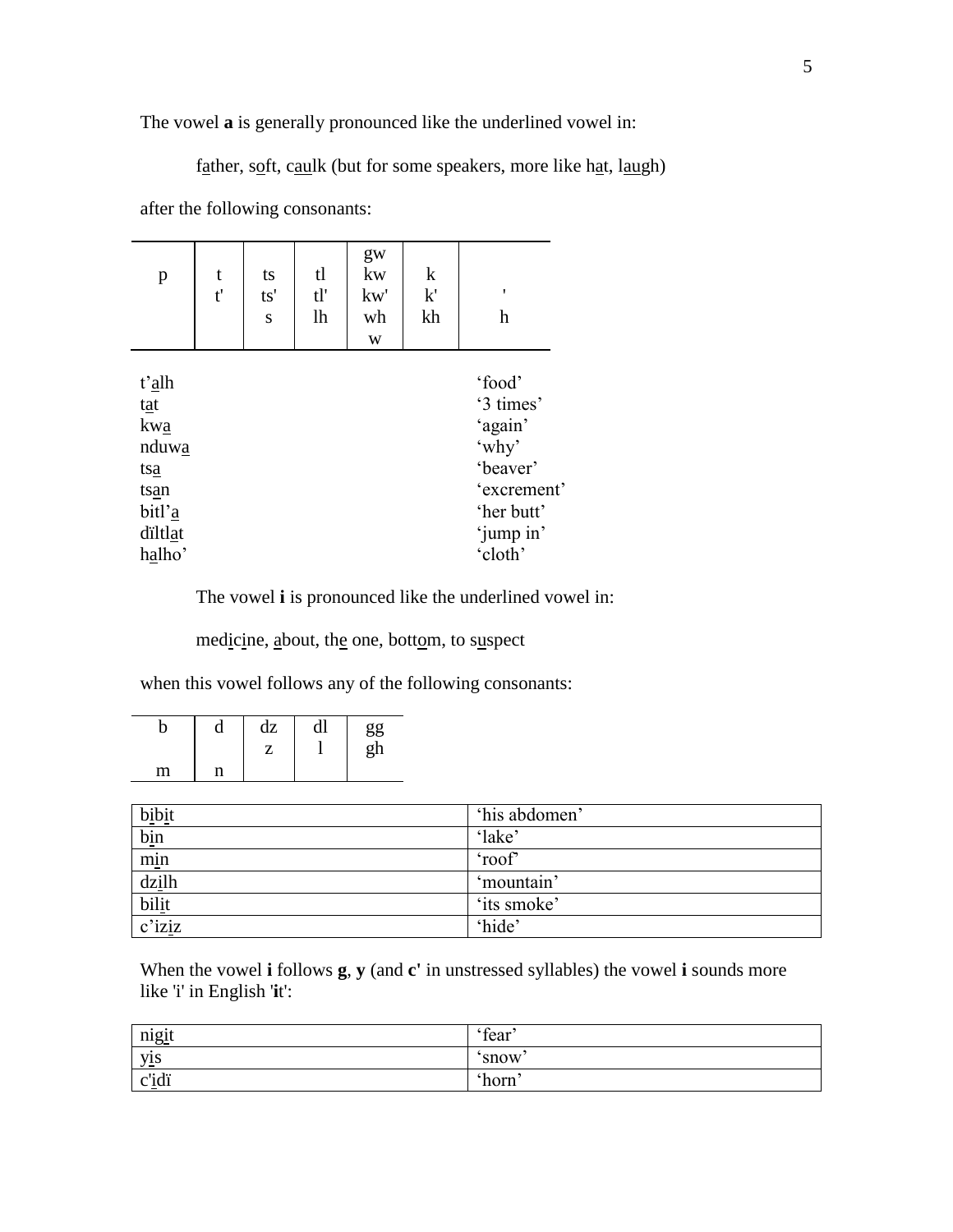The vowel **i** is generally pronounced like the underlined vowel in:

other, under, tough, flood

when it follows these consonants (for **c'**, only in stressed syllables):

| p |  | ts<br>ts'<br>S | tl<br>tl'<br>lh | $\mathbf c$<br>$\mathbf{c}^{\prime}$ | gw<br>$\mathbf{kw}$<br>kw'<br>wh<br>W | v<br>1,1<br>V<br>kh |  |
|---|--|----------------|-----------------|--------------------------------------|---------------------------------------|---------------------|--|
|---|--|----------------|-----------------|--------------------------------------|---------------------------------------|---------------------|--|

| hine   | 'it is alive'  |
|--------|----------------|
| lhim   | 'chunk of ice' |
| ditsin | 'it's dirty'   |
| sis    | 'black bear'   |
| lhit   | 'smoke'        |
| nilwit | 'it's fresh'   |

The pronunciation of **i** is also influenced by the consonant which follows this vowel. *Before* **y** which begins the next syllable, the vowel **i** sounds more like 'i' in English 'sk**i**':

| biyez      | "her son or daughter" |
|------------|-----------------------|
| ts'iyetsic | 'everything'          |

*Before* **k kh gh** the vowel **i** sounds more like English 'u' in 'c**u**t':

| nik                                   | 'uphill'             |
|---------------------------------------|----------------------|
| sikh                                  | 'gaff hook'          |
| nit'igh (nit'agh, nit'a) <sup>2</sup> | 'it's flying around' |

*Before* **wh w**, the vowel **i** sounds more like the vowel 'o' in English 'kn**o**w what?' but it is not as long as Witsuwit'en **o**. Examples:

| n1W1S<br>$\sim$                                 | 'soapberries'        |
|-------------------------------------------------|----------------------|
| -11<br>$\bullet$<br>lhd <sub>1W</sub><br>$\sim$ | up<br>t cramped<br>ᅭ |

Before **kw** at the end of a word, the vowel **i** also has this o-like sound:

 $\overline{a}$ 

| nïzdikw | l 'it's spherical, three-dimensional' |
|---------|---------------------------------------|
|         |                                       |

<sup>&</sup>lt;sup>2</sup>For some speakers, the sound sequence *igh* is not different from *agh* or *a*. For those speakers, the spelling *nit'agh* or *nit'a* would be more appropriate than *nit'igh* for 'it's flying around'.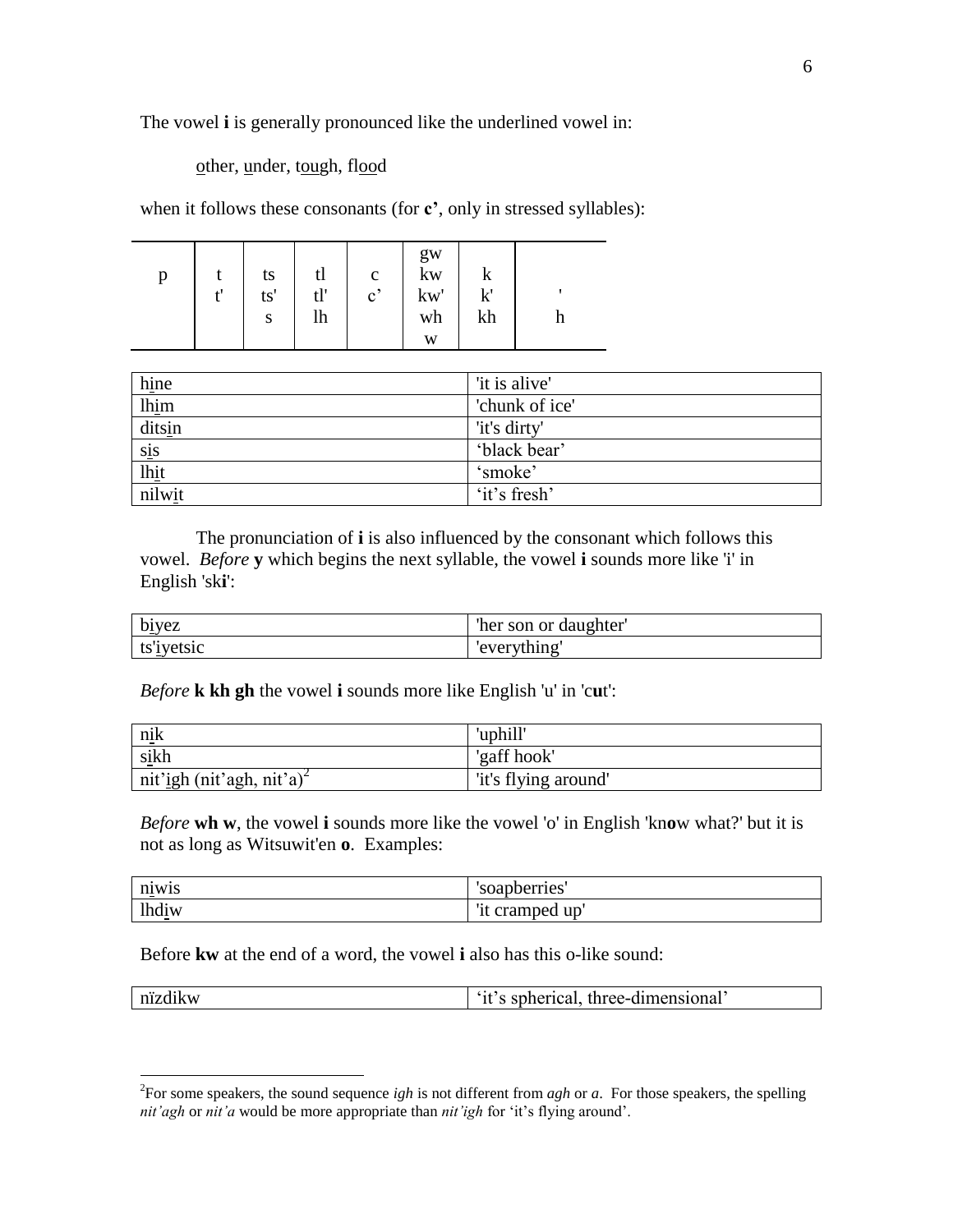The long vowels are pronounced according to the principles of the short vowels (their sound is affected by the neighbouring consonants) but they take more time to say. Some people describe them as "dragged" vowels. The long vowels mostly occur in forms with 'they' or 'them' in the translation:

|   | short                                | long                                  |
|---|--------------------------------------|---------------------------------------|
| a | netl'adide 'she sat down'            | netl'aadilts'iy 'they sat down'       |
| e | silh yelhdic 'he's talking to me'    | silh yeelhdic 'they're talking to me  |
| ï | nininye 'he went and stayed'         | niinindil 'they went and stayed'      |
| ë | këdizilh 'she's travelling'          | kë edidikh 'they're travelling'       |
| 0 | yikh hot'iy' 'he had a house'        | yikh hoot'iy' 'they had a house'      |
| u | nibi udil'ëkh 'she's learning how to | naabï uudil'ëkh 'they're learning how |
|   | swim'                                | to swim'                              |
|   |                                      |                                       |

#### **History of the Witsuwit'en writing system**

The 'distinctly Witsuwit'en' writing system was developed in 1991 by Sharon Hargus, and it is based on the writing system for the Nadot'en/Nedut'en/U'in Wit'en (also known as Babine) dialect of the language, which was developed by Hank Hildebrandt in consultation with Dick Walker and Gillian Story. The Witsuwit'en writing system was presented at a March 1993 meeting of the hereditary chiefs, and after much discussion, summarized in Jim 1999, the chiefs voted to adopt the revised system as the official Witsuwit'en writing system. A series of literacy workshops to provide training in the Witsuwit'en writing system were held in Moricetown between 1993-2000. There are now various written works in the Witsuwit'en writing system, including Gottesfeld 1991, Hagwilget Band 1995, Gunlogson 1995, Hargus 1999, Gunlogson 2001 and various unpublished materials developed for Kyah Wiget Education Society, Moricetown, such as Morris and Rosso 1999.

|     | Hildebrandt system | revised Hildebrandt |                    |
|-----|--------------------|---------------------|--------------------|
| (1) | negizjee           | neggizgï            | 'fox'              |
| (2) | whenicljit         | wenigilgit          | 'I'm scared'       |
| (3) | yeilhdic           | yeelhdic            | 'they're talking'  |
| (4) | seezee             | sïzï, sezï          | 'Jesus'            |
|     | weusdleet          | weusdlit, weuslit   | 'it's not melting' |
|     | sitl'eet           | sitl'et             | 'he farted'        |
|     | sidlet             | sidlet              | 'it's licking me'  |
|     | $tl$ 'et           | tl'ët               | 'night'            |
| (5) | dijuwh             | diguh               | 'mosquito'         |
|     | widzeeyh           | widzih              | 'caribou'          |
| (6) | bi'n               | bin'                | 'morning'          |

The main differences between the Nadot'en and Witsuwit'en systems involve the following points: